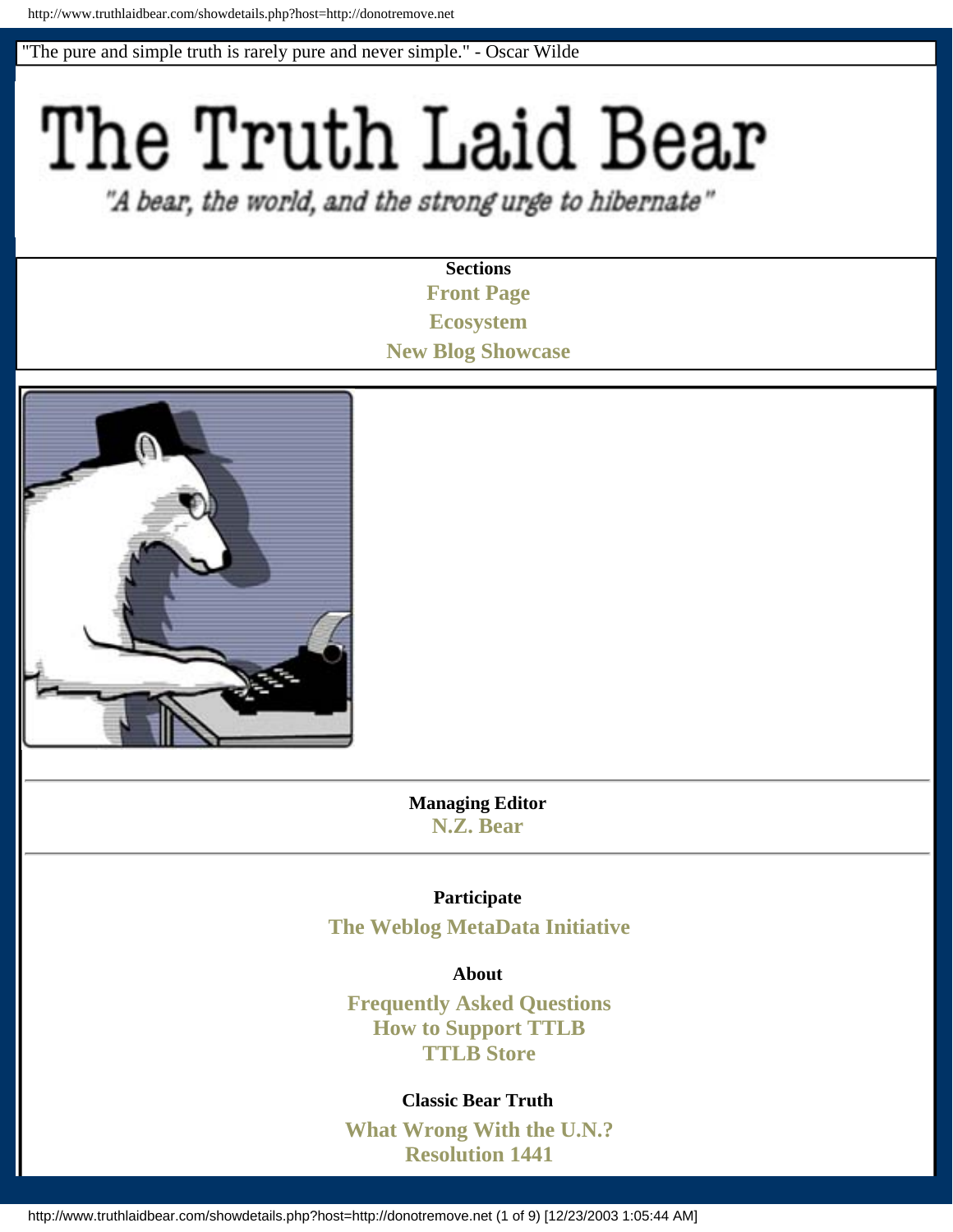

**Current Rank:** #666

**Current Status: [Marauding Marsupial](http://www.truthlaidbear.com/ecosystem.php?start=marsup) Average Daily Visits:** 152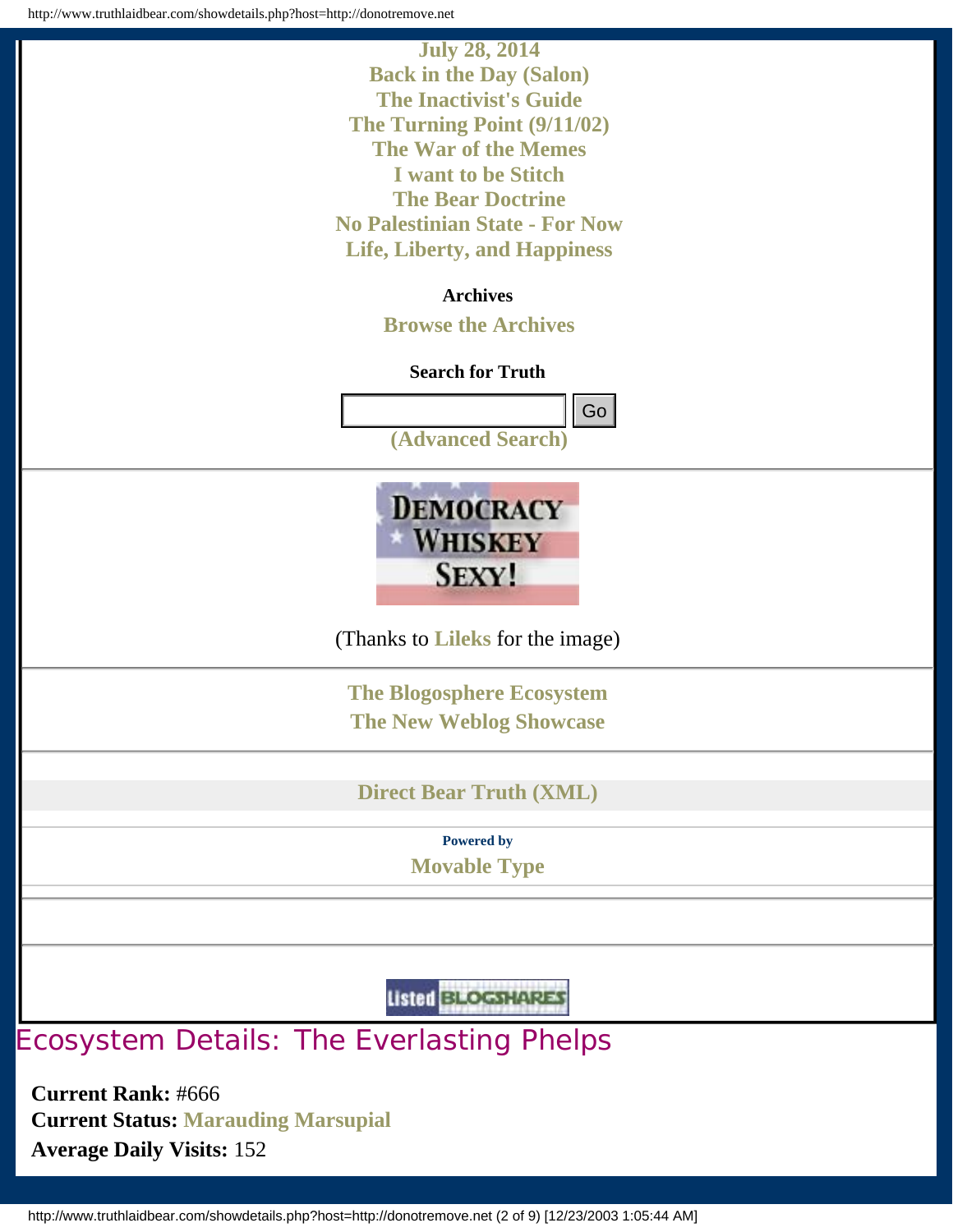(data from **[SiteMeter](http://www.sitemeter.com/)**) **Host:** http://donotremove.net **Alt Host 1:** http://donotremove.net **Alt Host 2:** http://phelps.blogspot.com **URL: <http://donotremove.net/>**

**Inbound Links:** 74 **Inbound Unique:** 65

# **[Click here to edit this blog's information or request that it be deleted](http://www.truthlaidbear.com/editdetails.php?host=http://donotremove.net)**

Is this your weblog? Want to show off your current Ecosystem status on your own blog pages? Copy the Javascript code in the text box below and paste it anywhere on your weblog, and you will have your current status --- automatically updated --- appear like this:

> <script language="javascript" src="http://www.truthlaidbear.com/MyDetails.php? url=http://donotremove.net/&style=javascript">

| <b>Date</b>          |    | <b>Rank Inbound Links Inbound Unique</b> |
|----------------------|----|------------------------------------------|
| 2003-12-22 666       | 74 | 65                                       |
| 2003-12-21 659       | 76 | 66                                       |
| 2003-12-20 658       | 76 | 66                                       |
| $2003 - 12 - 19$ 652 | 76 | 66                                       |
| 2003-12-18 654       | 76 | 66                                       |
| $2003 - 12 - 17$ 612 | 81 | 69                                       |
| 2003-12-16 608       | 81 | 69                                       |
| 2003-12-15 589       | 85 | 71                                       |
| 2003-12-14 542       | 89 | 75                                       |
| 2003-12-13 540       | 89 | 75                                       |
| 2003-12-12 541       | 89 | 75                                       |
| 2003-12-11 536       | 89 | 75                                       |
| 2003-12-10 596       | 81 | 68                                       |
| 2003-12-09 609       | 78 | 66                                       |

# *Historical Statistics*

http://www.truthlaidbear.com/showdetails.php?host=http://donotremove.net (3 of 9) [12/23/2003 1:05:44 AM]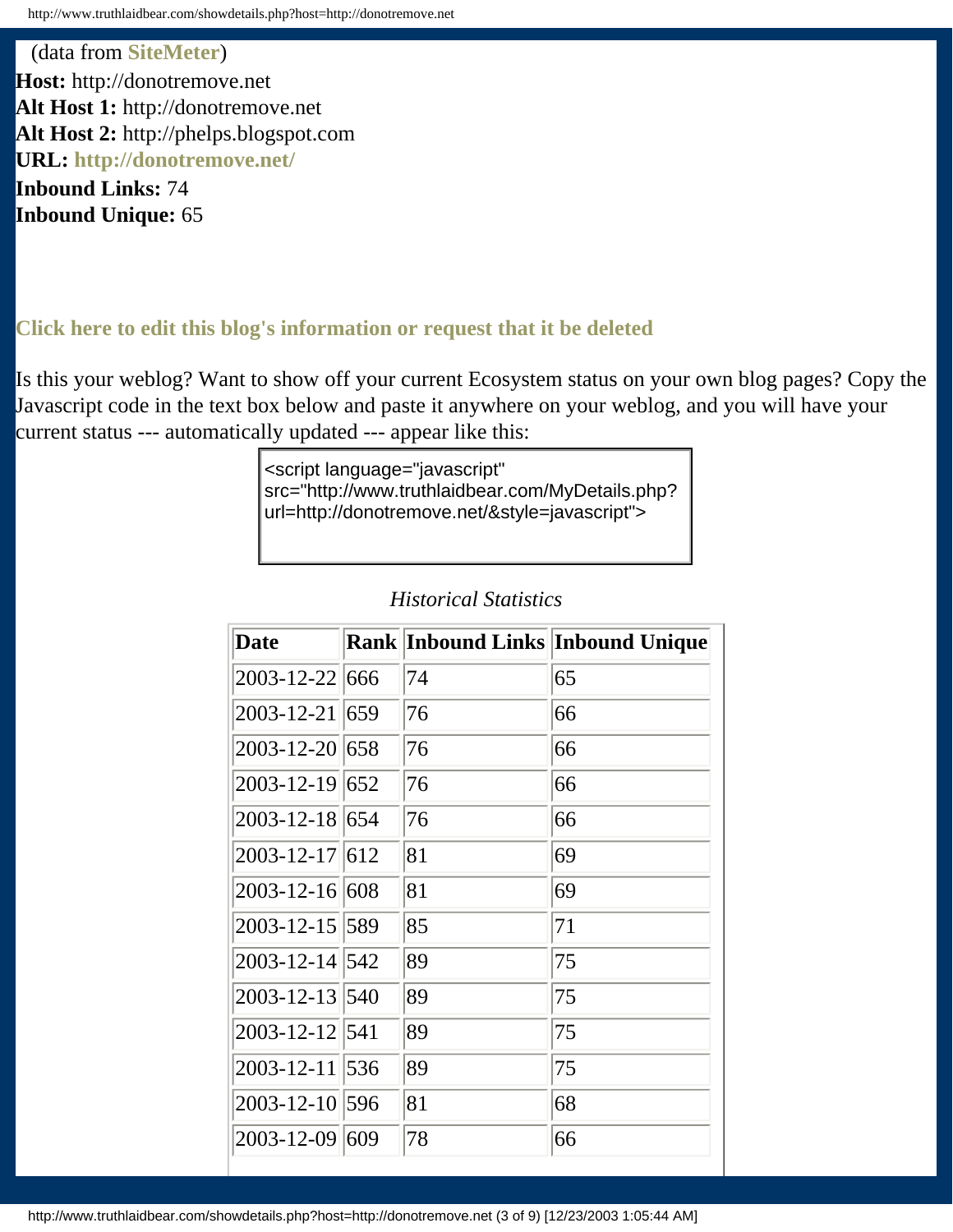| 2003-12-08 612    |      | 77 | 65 |
|-------------------|------|----|----|
| 2003-12-07 667    |      | 70 | 60 |
| 2003-12-07 654    |      | 76 | 64 |
| 2003-12-06 1166   |      | 43 | 33 |
| 2003-12-05  1155  |      | 43 | 33 |
| 2003-12-05  1159  |      | 43 | 33 |
| 2003-12-04 1281   |      | 38 | 29 |
| 2003-12-03 1269   |      | 38 | 29 |
| 2003-12-02 1284   |      | 37 | 28 |
| 2003-12-01        | 1300 | 35 | 27 |
| 2003-11-30 1327   |      | 34 | 26 |
| 2003-11-30 1337   |      | 34 | 26 |
| 2003-11-29 1294   |      | 35 | 27 |
| 2003-11-29 1298   |      | 35 | 27 |
| 2003-11-28 1297   |      | 35 | 27 |
| 2003-11-27   1271 |      | 36 | 28 |
| 2003-11-26 1270   |      | 36 | 28 |
| 2003-11-25 1239   |      | 37 | 29 |
| 2003-11-24 1185   |      | 40 | 31 |
| 2003-11-23  1134  |      | 42 | 33 |
| 2003-11-22 1105   |      | 43 | 34 |
| $2003 - 11 - 21$  | 1110 | 43 | 34 |
| 2003-11-20 1100   |      | 44 | 34 |
| 2003-11-19  1130  |      | 43 | 33 |
| $2003 - 11 - 18$  | 1116 | 43 | 33 |
| 2003-11-17        | 1199 | 39 | 30 |
| $2003 - 11 - 16$  | 1169 | 40 | 31 |
| 2003-11-15   1221 |      | 38 | 29 |
| 2003-11-14 1153   |      | 40 | 31 |
| $2003 - 11 - 13$  | 1153 | 40 | 31 |
| $2003 - 11 - 12$  | 1147 | 40 | 31 |
| $2003 - 11 - 11$  | 1144 | 39 | 31 |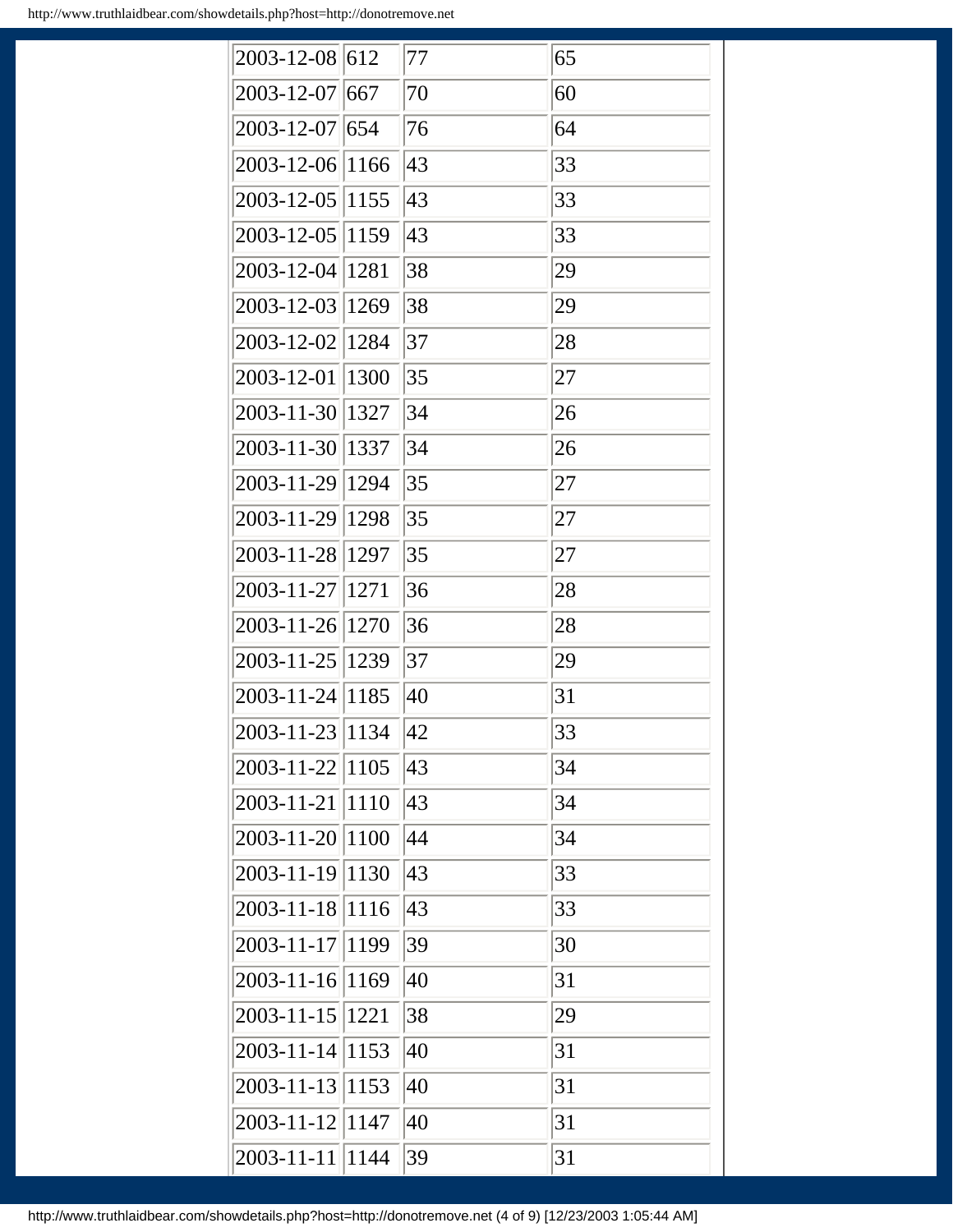| 2003-11-10 1086  |      | 42 | 33 |
|------------------|------|----|----|
| 2003-11-09 1115  |      | 40 | 31 |
| 2003-11-09 1071  |      | 42 | 33 |
| 2003-11-08 1072  |      | 42 | 33 |
| 2003-11-07 1067  |      | 42 | 33 |
| 2003-11-06 1058  |      | 42 | 33 |
| 2003-11-05 1016  |      | 43 | 34 |
| $2003 - 11 - 04$ | 1037 | 42 | 33 |
| 2003-11-03 1047  |      | 40 | 32 |
| 2003-11-02 1078  |      | 40 | 31 |
| 2003-11-01 948   |      | 41 |    |
| 2003-10-31 831   |      | 48 |    |
| 2003-10-30 810   |      | 49 |    |
| 2003-10-29 791   |      | 50 |    |
| 2003-10-26 886   |      | 44 |    |
| 2003-10-26 885   |      | 44 |    |
| 2003-10-26 885   |      | 44 |    |
| 2003-10-26 886   |      | 44 |    |
| 2003-10-25 862   |      | 45 |    |
| 2003-10-24 859   |      | 45 |    |
| 2003-10-23       | 878  | 44 |    |
| 2003-10-22       | 829  | 46 |    |
| 2003-10-21       | 834  | 45 |    |
| $2003 - 10 - 20$ | 846  | 44 |    |
| 2003-10-19       | 839  | 44 |    |
| 2003-10-19       | 845  | 44 |    |
| 2003-10-19       | 848  | 44 |    |
| $2003 - 10 - 18$ | 798  | 47 |    |
| $2003 - 10 - 17$ | 862  | 43 |    |
| 2003-10-16 862   |      | 43 |    |
| 2003-10-15       | 844  | 44 |    |
| 2003-10-14       | 813  | 46 |    |

http://www.truthlaidbear.com/showdetails.php?host=http://donotremove.net (5 of 9) [12/23/2003 1:05:44 AM]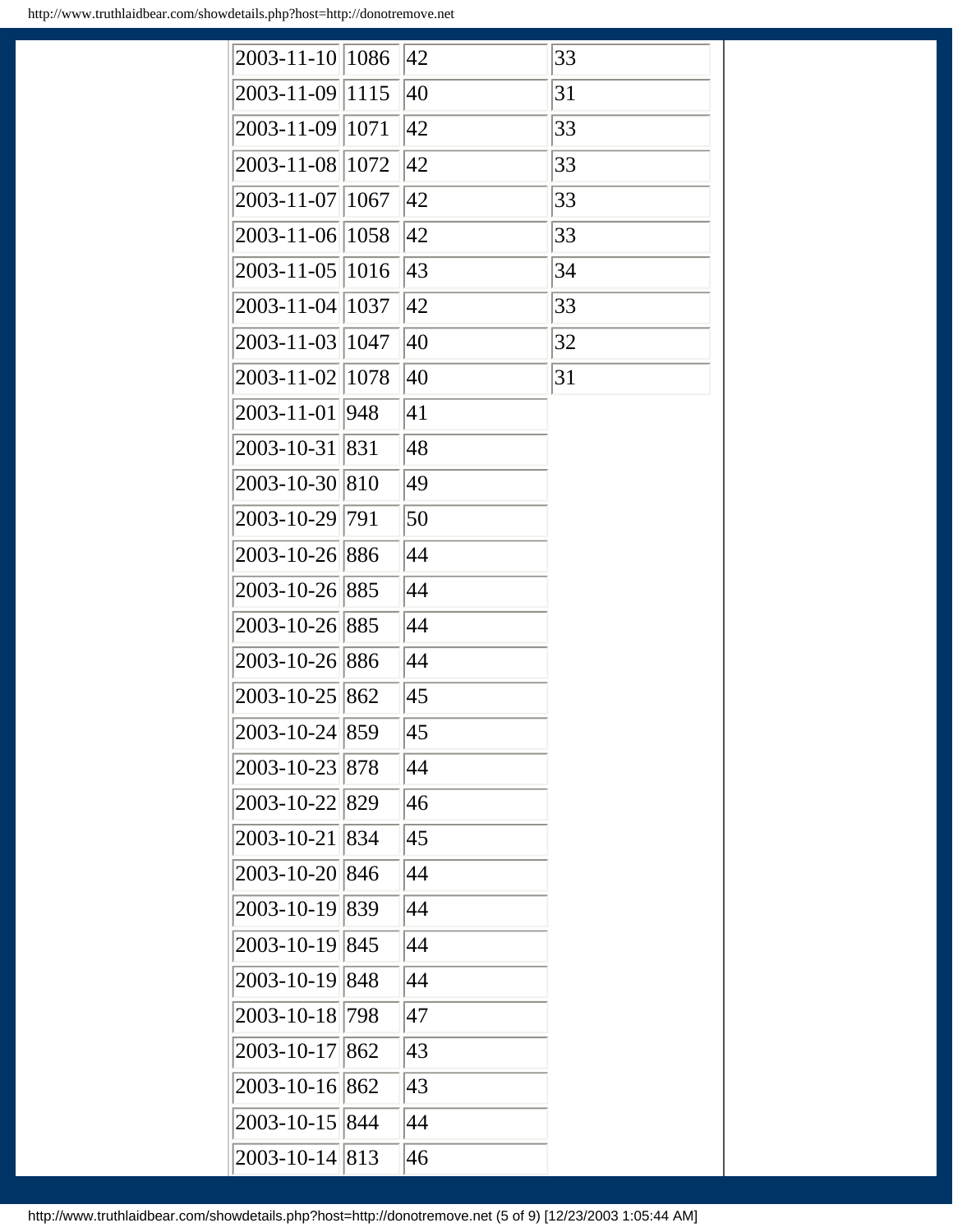| 2003-10-13 | 829  | 45 |  |
|------------|------|----|--|
| 2003-10-12 | 841  | 44 |  |
| 2003-10-11 | 798  | 47 |  |
| 2003-10-10 | 798  | 47 |  |
| 2003-10-09 | 791  | 47 |  |
| 2003-10-08 | 802  | 46 |  |
| 2003-10-07 | 775  | 48 |  |
| 2003-10-06 | 800  | 46 |  |
| 2003-10-05 | 795  | 46 |  |
| 2003-10-04 | 705  | 53 |  |
| 2003-10-03 | 765  | 48 |  |
| 2003-10-02 | 739  | 49 |  |
| 2003-10-01 | 775  | 47 |  |
| 2003-09-30 | 828  | 43 |  |
| 2003-09-29 | 850  | 42 |  |
| 2003-09-28 | 902  | 40 |  |
| 2003-09-27 | 996  | 35 |  |
| 2003-09-27 | 996  | 35 |  |
| 2003-09-27 | 1124 | 30 |  |
| 2003-09-26 | 1210 | 27 |  |
| 2003-09-25 | 1096 | 31 |  |
| 2003-09-24 | 1093 | 31 |  |
| 2003-09-23 | 1112 | 30 |  |
| 2003-09-22 | 1204 | 27 |  |
| 2003-09-21 | 1111 | 30 |  |
| 2003-09-20 | 1094 | 31 |  |
| 2003-09-19 | 1319 | 24 |  |
| 2003-09-18 | 1141 | 29 |  |
| 2003-09-17 | 1109 | 30 |  |
| 2003-09-16 | 1107 | 30 |  |
| 2003-09-15 | 1225 | 26 |  |
| 2003-09-14 | 1139 | 29 |  |

http://www.truthlaidbear.com/showdetails.php?host=http://donotremove.net (6 of 9) [12/23/2003 1:05:44 AM]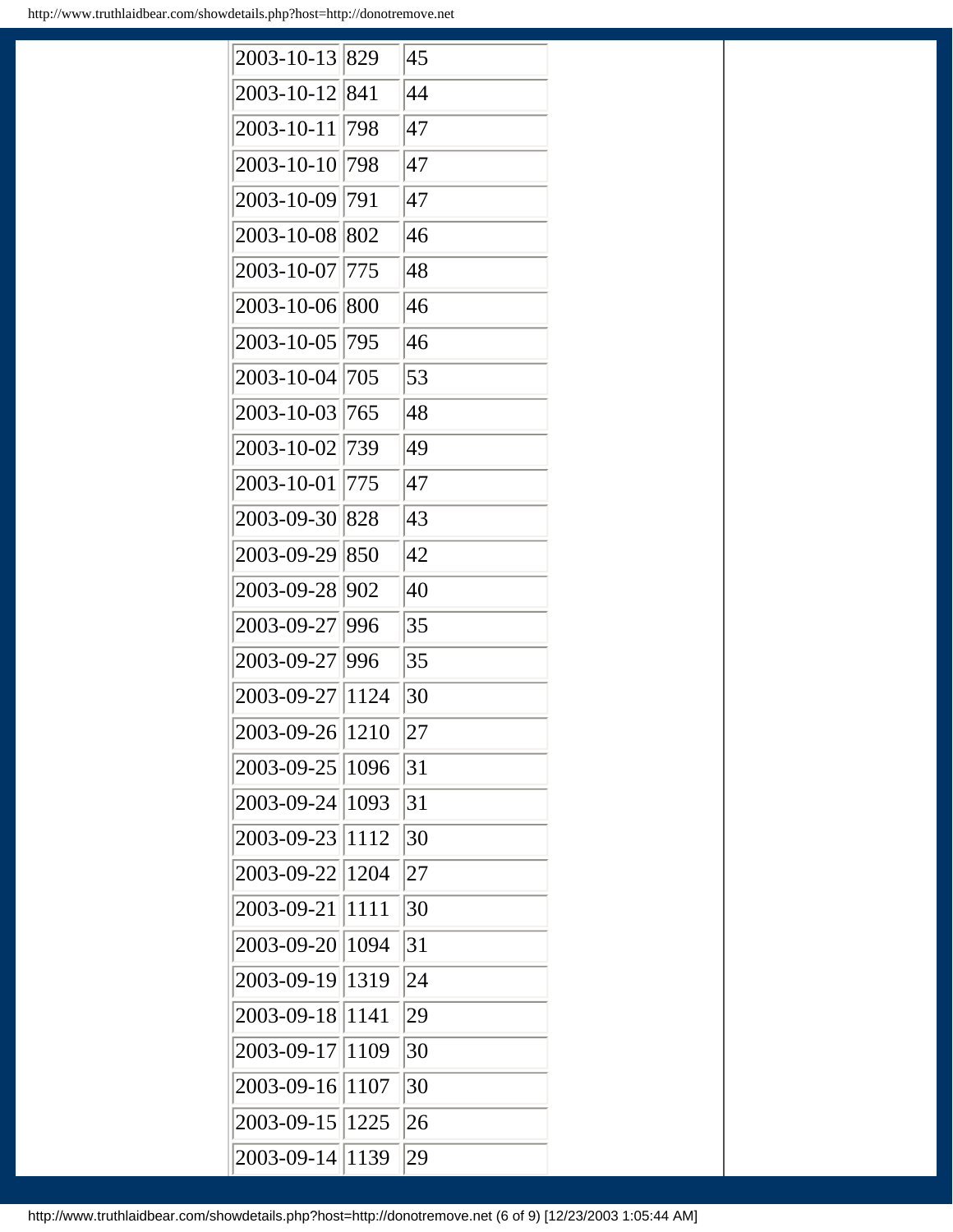| 2003-09-13 1092  | 31           |
|------------------|--------------|
| 2003-09-12 1136  | 29           |
| 2003-09-11 1222  | 26           |
| 2003-09-10 1258  | $ 25\rangle$ |
| 2003-09-09 1321  | 23           |
| 2003-09-08 1341  | 22           |
| 2003-09-07 1338  | 22           |
| 2003-09-06 1369  | 21           |
| 2003-09-05 1361  | 21           |
| 2003-09-04 1276  | 23           |
| 2003-09-03  1459 | 19           |
| 2003-09-02 1445  | 19           |
| 2003-09-01 208   | 144          |
| 2003-08-31 208   | 144          |
| 2003-08-30 207   | 144          |
| 2003-08-30 210   | 142          |
| 2003-08-30 3970  | $ 0\rangle$  |

# **Total Inbound Links:** 74

**<http://imao.us/>** links to **<http://www.donotremove.net/> <http://imao.us/>** links to **<http://www.donotremove.net/> <http://www.avguru.net/>** links to **<http://donotremove.net/> <http://www.emersons.net/>** links to **<http://donotremove.net/> <http://www.taintedbill.com/>** links to **<http://donotremove.net/> <http://www.gleefulextremist.com/blogger.html>** links to **<http://donotremove.net/> <http://www.bigredgiant.com/>** links to **<http://donotremove.net/> <http://www.commonsensewonder.com/>** links to **<http://www.donotremove.net/> <http://aimlessforest.net/>** links to **<http://donotremove.net/> <http://www.commonsensewonder.com/>** links to **<http://www.donotremove.net/> <http://www.alittlemoretotheright.com/>** links to **<http://www.donotremove.net/> <http://practicalpenumbra.mu.nu/>** links to **<http://www.donotremove.net/> <http://www.elhide.com/solo>** links to **[http://www.donotremove.net](http://www.donotremove.net/) <http://www.johnalism.com/>** links to **<http://donotremove.net/>**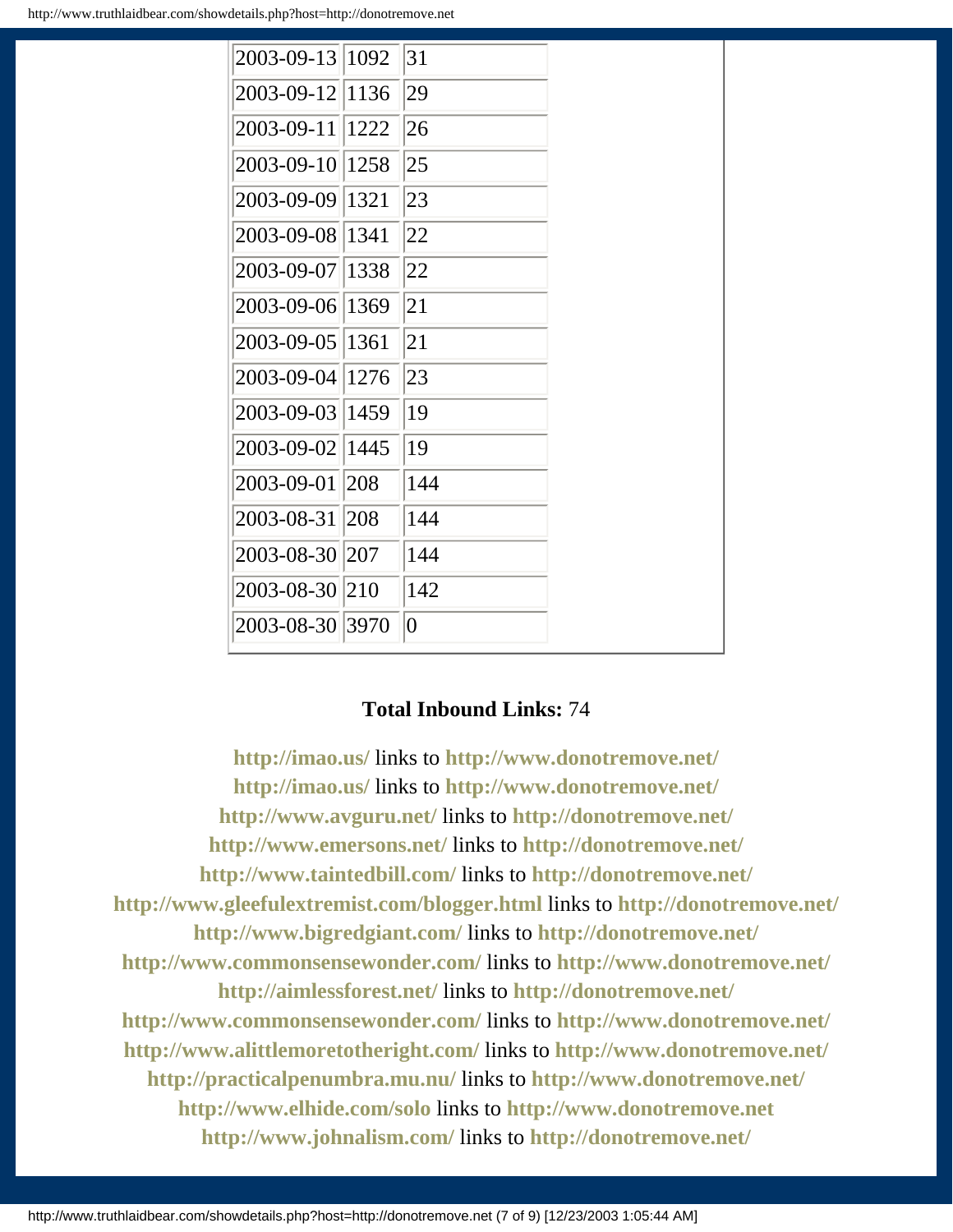**<http://interested-participant.blogspot.com/>** links to **<http://donotremove.net/> <http://silverblue.org/mt>** links to **<http://donotremove.net/> <http://www.sithoughts.blogspot.com/>** links to **<http://donotremove.net/> <http://classicalvalues.com/>** links to **<http://www.donotremove.net/> <http://s-train.h2cmedia.org/>** links to **<http://donotremove.net/> <http://sugarwhitesand.com/>** links to **<http://donotremove.net/> <http://angelweaving.blogspot.com/>** links to **<http://www.donotremove.net/> <http://grimbeorn.blogspot.com/>** links to **<http://donotremove.net/> <http://www.postmodernclog.com/>** links to **<http://donotremove.net/> [http://gevkaffeegal.typepad.com/the\\_alliance/](http://gevkaffeegal.typepad.com/the_alliance/)** links to **<http://www.donotremove.net/> [http://gevkaffeegal.typepad.com/the\\_alliance/](http://gevkaffeegal.typepad.com/the_alliance/)** links to **<http://donotremove.net/> [http://blackfive.blogs.com/alliance\\_specialties/](http://blackfive.blogs.com/alliance_specialties/)** links to **<http://www.donotremove.net/> <http://www.prometheus6.org/>** links to **<http://www.donotremove.net/> <http://nossn.blogspot.com/>** links to **<http://www.donotremove.net/> <http://newmaniwhs.blogspot.com/>** links to **<http://www.donotremove.net/> <http://blackfive.blogs.com/>** links to **<http://donotremove.net/> <http://roxettebunny.mu.nu/>** links to **<http://donotremove.net/> [http://psychoticduo.com/blogs/psycho\\_rant.php](http://psychoticduo.com/blogs/psycho_rant.php)** links to **<http://donotremove.net/> <http://www.peripheralmind.org/>** links to **<http://donotremove.net/> [http://coloradoconservative.blogs.com/colorado\\_conservative/](http://coloradoconservative.blogs.com/colorado_conservative/)** links to **<http://donotremove.net/> <http://irreconcilablemusings.typepad.com/>** links to **<http://donotremove.net/> <http://www.mcsegeek.net/>** links to **<http://donotremove.net/> <http://www.bigstick.us/>** links to **<http://donotremove.net/> <http://simonworld.mu.nu/>** links to **<http://donotremove.net/> <http://www.straightwhiteguy.com/>** links to **[http://www.donotremove.net](http://www.donotremove.net/) <http://www.evangelicaloutpost.com/>** links to **<http://donotremove.net/> <http://alliancetesting.blogspot.com/>** links to **<http://donotremove.net/> <http://cavalierattitude.blogspot.com/>** links to **<http://donotremove.net/> <http://curi.us/domain/>** links to **<http://donotremove.net/> <http://www.frizzensparks.com/>** links to **<http://www.donotremove.net/> <http://etalkinghead.com/>** links to **<http://donotremove.net/> <http://home.shurson.net/~gls/mt-blog>** links to **<http://donotremove.net/> <http://inmycorner.blogspot.com/>** links to **<http://donotremove.net/> <http://pstupidonymous.blogspot.com/>** links to **<http://donotremove.net/> <http://www.conservativecajun.blogspot.com/>** links to **<http://donotremove.net/> <http://www.remnetworks.org/~ovrlrdq/mt/>** links to **<http://donotremove.net/> <http://www.thefatguy.com/>** links to **<http://www.donotremove.net/> <http://www.thefatguy.com/>** links to **<http://www.donotremove.net/>**